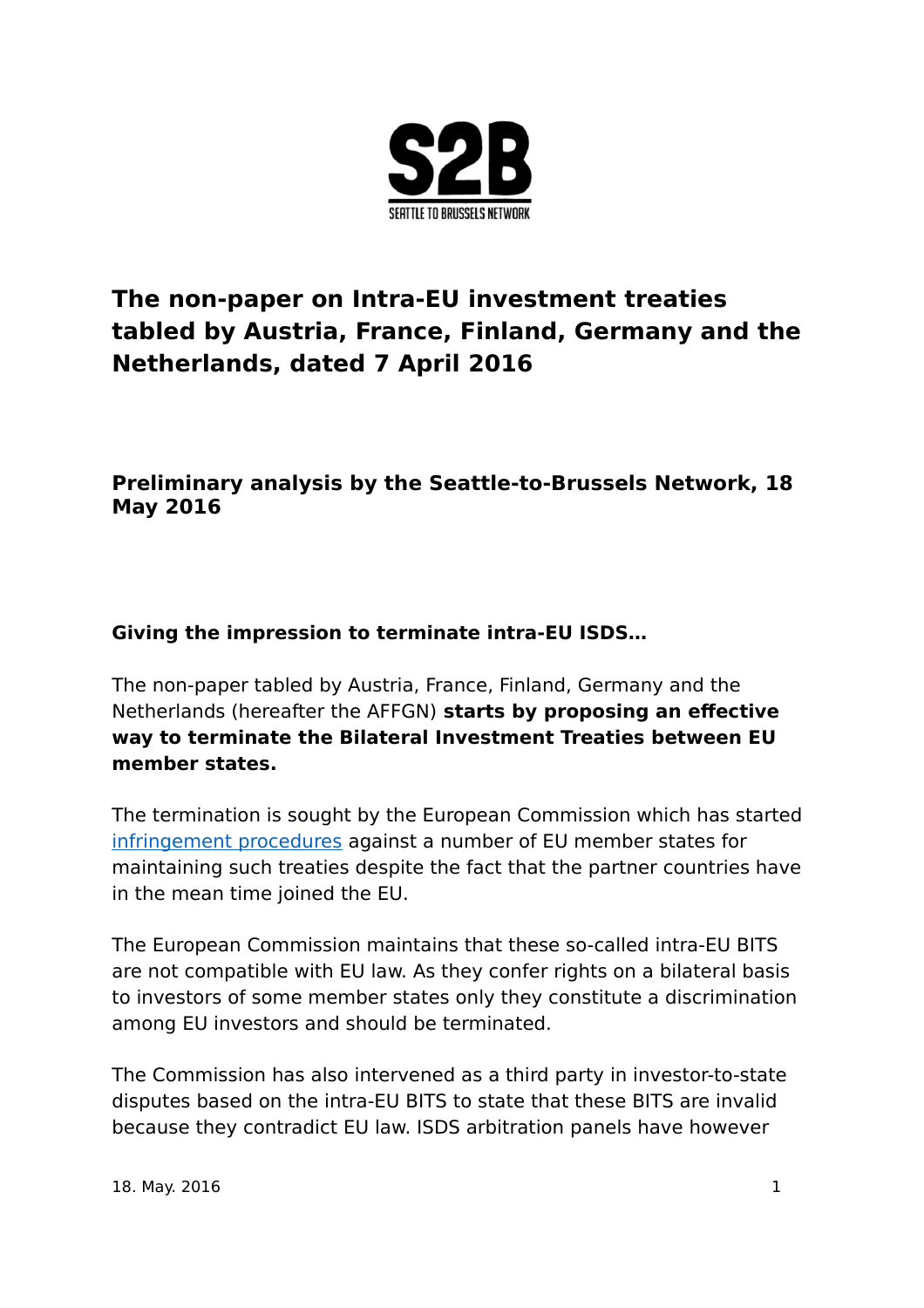dismissed the EC's arguments saying that the BITs remain valid as long as the parties do not terminate them.

Central and Eastern European EU member states too have requested Western European EU member states to terminate intra-EU BITS, but only few have done so.

In their non-paper the AFFGN recognise that the current situation where some countries have intra-EU BITs, some have terminated them and some are under infringement procedures is highly detrimental for member states and investors and for the internal market as a whole. In first instance the AFFGN propose to negotiate a "multilateral" agreement (the actually mean a "plurilateral" agreement) between the EU member states that would replace and supersede the existing intra-EU BITS. The new agreement would immediately terminate all intra-EU BITs without application of the sunset clause (which normally extends the investors rights for another 10 to 20 years after the termination of a BIT). Procedural arrangements would be foreseen to prevent a peak of intra-EU investor-to-state claims prior to the entry into force of the agreement. So far so good.

## **…while in fact introducing ISDS for all intra-EU cross border investments,…**

But in the second part of the paper the AFFGN propose that the multilateral agreement between the EU member states to terminate the intra-EU BITs would immediately introduce ISDS for all cross border investments within the EU a long the lines of the ISDS-chapter in CETA and the ISDS proposal for the TTP negotiations (in which ISDS is renamed ICS), including prior investor-to state mediation. In a first stage the AFFGN propose to rely on the Permanent Court of Arbitration (PCA) in The Hague to provide the arbitrators for the intra-EU investor-to-state disputes based on the new agreement. In the long run a full fledged EU mechanism should be worked out.

## **… establishing permanent discrimination against their citizens and domestic investors,**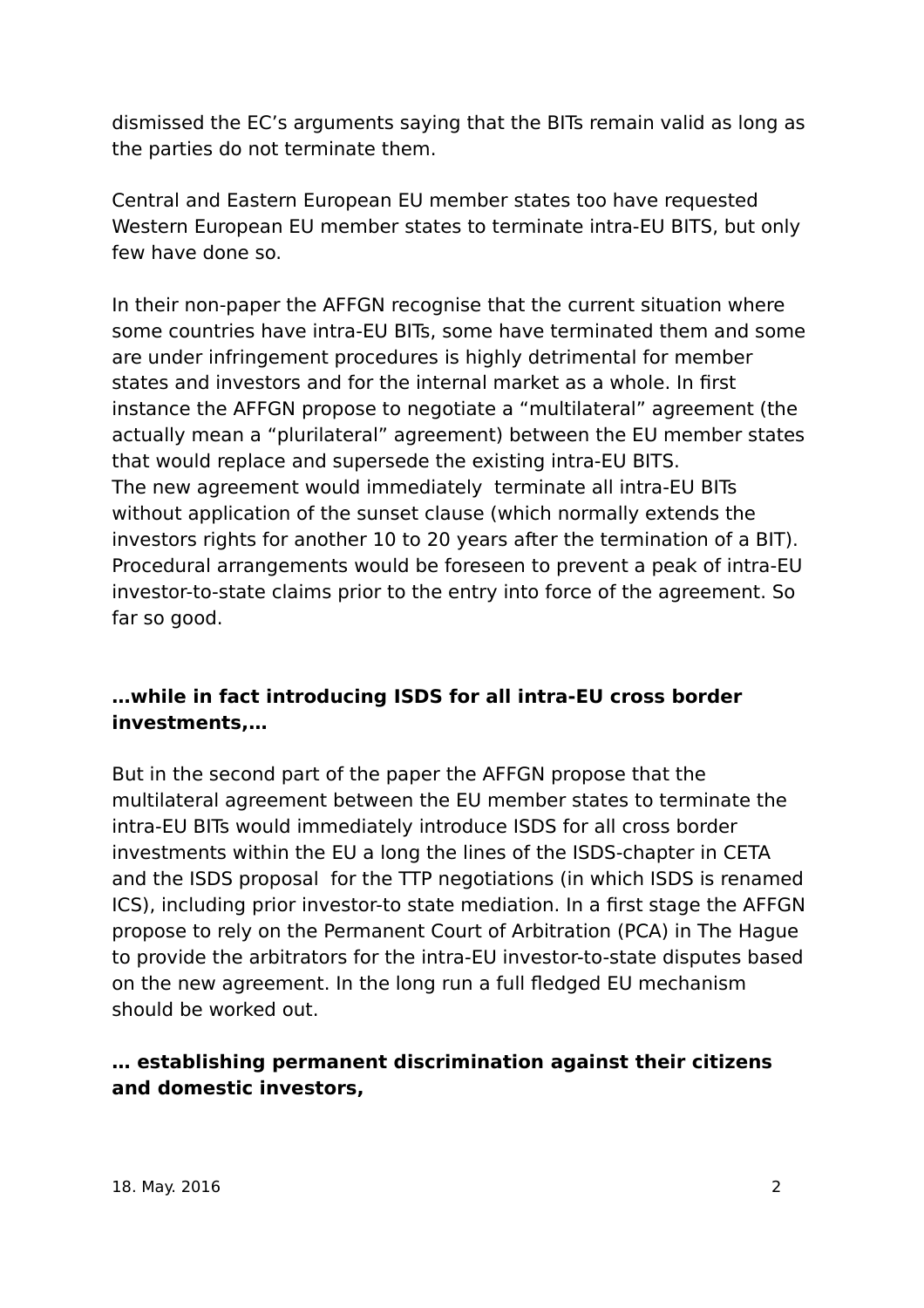In doing so they in fact increase discrimination between cross-border investors and domestic investors and citizens which runs counter to the very idea of the single market. The single market is aimed at abolishing distinctions between foreign and domestic market actors within the EU. Granting "foreign" investors within the EU special rights only endangers that goal of a level playing field.

#### **…calling into question their own domestic legal system,**

The AFFGN go to a great length to argue that the domestic legal system of the EU member states does not offer the same level of protection as BITs do and that the plurilateral intra-EU investment agreement that they propose would be necessary to restate and codify the investment protection standards in the member states in the same way as in the ICS provisions in CETA and for TTIP.

It is cynical how AFFGN without any proper assessment dismiss the overall high degree of substantive legal protection provided to intra-EU investors, merely on account of being too "scattered":"[R]ights of EU investors are currently not codified at the EU level in a single framework but scattered around in various legal instruments, such as the EU Treaties, the Charter of Fundamental Rights, international treaties to which Member States are parties, such as the European Convention on Human Rights, Member States' constitutions and legislations and national and European courts' jurisprudence."

The single market by itself alone provides non-discriminatory treatment and free cross-border movement of goods, persons, business establishment, services and capital all to a very high degree (and unprecedented in history). Therefore, EU investors within the EU already enjoy non-discriminatory treatment and in some regards even privileges, for instance where state measures directly or indirectly limit cross-border business activities without EU law justification. According to EU law, those state measures have to be repealed and, if they caused financial loss, the Member State is liable for damages. However, in EU law, these rights have to be balanced with the public interests laid down in the Treaties, including security, health, environmental protection, consumer protection, social security and the EU fundamental rights.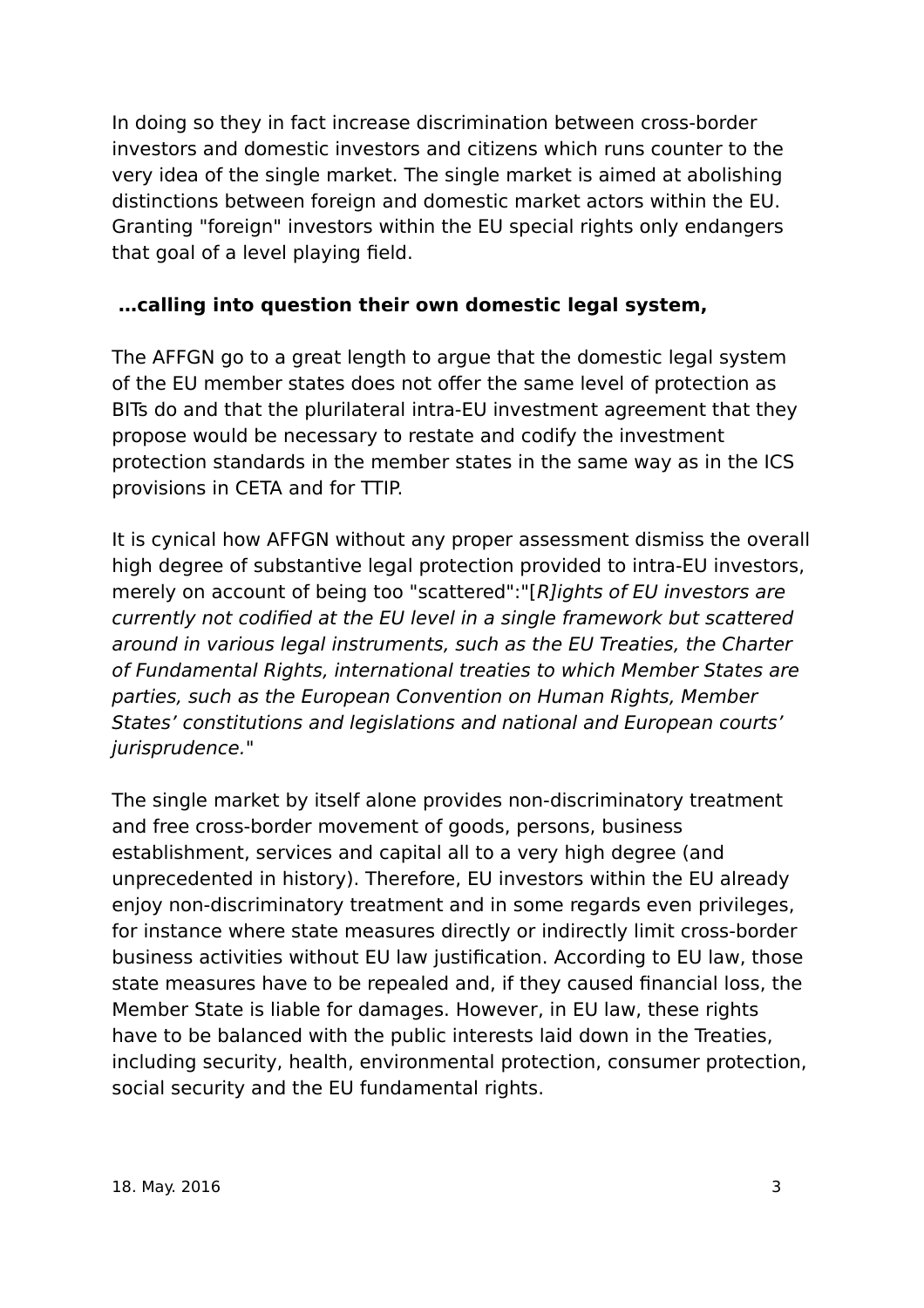When announcing infringement procedures last year the European Commission stated "... such 'extra' reassurances [as in the intra-EU BITs] should not be necessary, as all Member States are subject to the same EU rules in the single market, including those on cross-border investments (in particular the freedom of establishment and the free movement of capital). All EU investors also benefit from the same protection thanks to EU rules (e.g. non-discrimination on grounds of nationality). By contrast, intra-EU BITs confer rights on a bilateral basis to investors from some Member States only: in accordance with consistent case law from the European Court of Justice, such discrimination based on nationality is incompatible with EU law."

#### **… subjecting the rights of EU citizens and companies to external trade interest,**

The AFFGN also argue that intra-EU ISDS is necessary to support the EU's external trade and investment objectives and to persuade third countries to conclude investment treaties with the EU containing ISDS. On the other hand they argue that the intra-EU cross border investors should have the same rights as foreign investors. In doing so they recognise the discrimination that ISDS in trade and investment agreements create but do not hesitate to increase discrimination between cross-border investors and domestic investors and citizens within the EU.

In fact discrimination between foreign and EU cross-border or domestic investors could simply be avoided by offering all investors and citizens alike the same access to the domestic legal system (i.e. national treatment). By offering foreign investors in EU and EU member investment agreements unnecessary greater substantive and procedural rights such as in CETA and TTIP, they continue to create the problem they would like to solve through this proposal.

## **… ignoring the EU treaties,**

A comprehensive plurilateral intra-EU investment agreement as proposed by the AFFGN would greatly overlap and collide with many EU law provisions (overlap especially regarding anti-discrimination, free movement of capital and free establishment; collision especially regarding